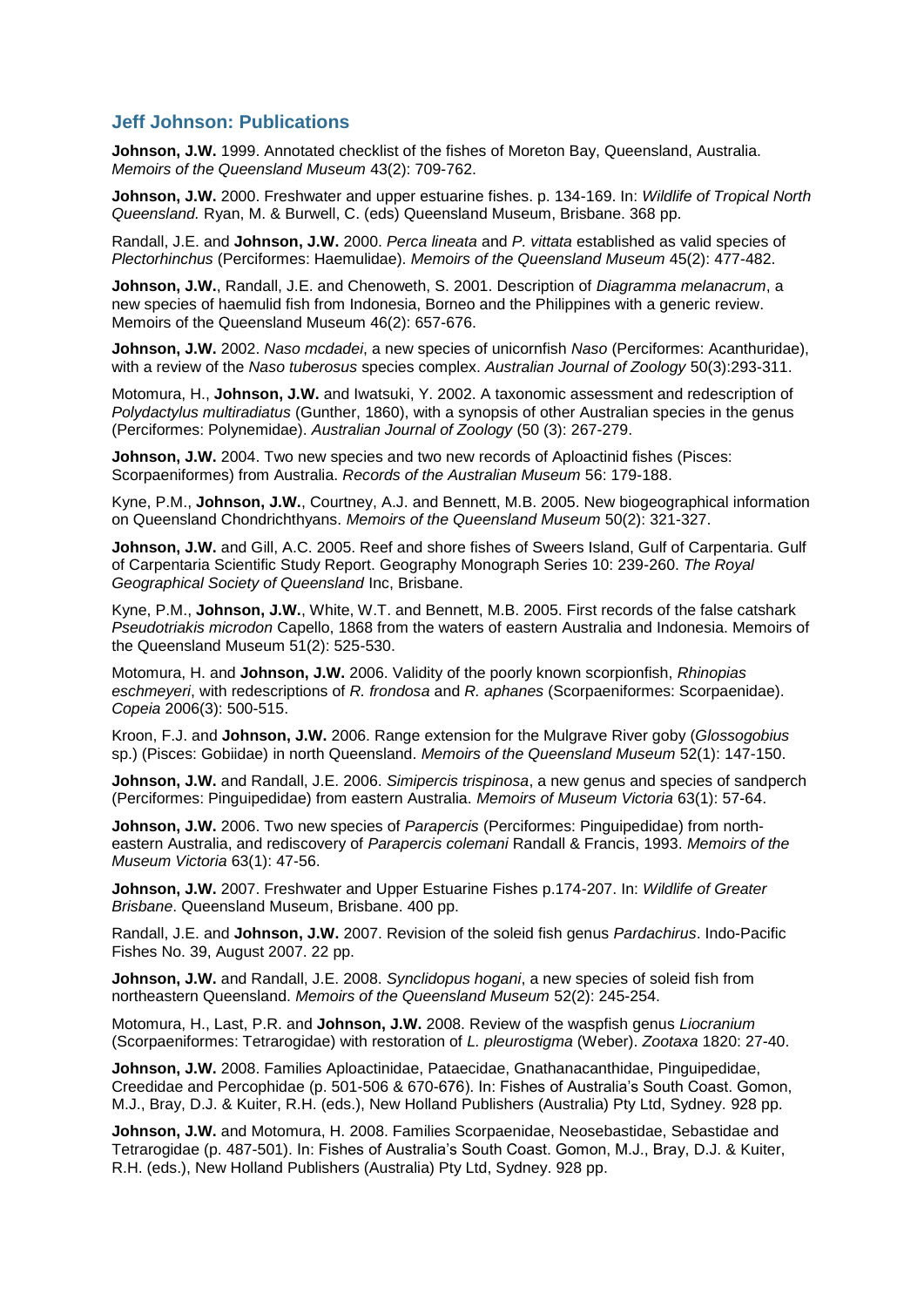Schlacher-Hoenlinger, M.A., Walker, S., **Johnson, J.**, Schlacher, T., Hooper, J.N.A. 2006 (published online 2009).Biological baseline survey of the ex- HMAS *Brisbane* artificial reef. (Final Report to the Environmental Protection Agency, Queensland Government, December, 2006. Queensland Museum: Brisbane, 110pp.). *Technical Reports of the Queensland Museum* Number 001: 1-80. (ISBN 978-0- 9805692-6-1).

Schlachler-Hoenlinger, M.A., Walker, S.J., **Johnson, J.W.**, Schlacher, T.A., Hooper J.N.A., Ekins, M., Banks, I.W. and Sutcliffe, P.R. 2009. Biological Monitoring of the ex-HMAS Brisbane Artificial Reef: Phase II – Habitat Values. (Report to the Environmental Protection Agency, Department of Environment and Resource Management, Queensland Government, May, 2009. Queensland Museum: Brisbane, 105pp.). Technical Reports of the Queensland Museum 003: 1-103. (ISBN 978-0- 9805692-8-5).

Pietsch, T.W, **Johnson, J.W.** and Arnold, R. J. 2009. A new genus and species of the shallow-water anglerfish family Tetrabrachiidae (Teleostei: Lophiiformes: Antennaroidei) from Australia and Indonesia. *Copeia* 2009 (3): 483-493.

Jacobsen, I.P., **Johnson, J.W.** and Bennett, M.B. 2009. Diet and reproduction in the Australian butterfly ray, Gymnura australis from northern and north-eastern Australia. *Journal of Fish Biology* 75: 2475-2489.

**Johnson, J.W.** 2010. Fishes of the Moreton Bay Marine Park and adjacent continental shelf waters, Queensland. Memoirs of the Queensland Museum. In, Davie, P.J.F. & Phillips, J.A. (Eds.), Proceedings of the Thirteenth International Marine Biological Workshop, The Marine Fauna and Flora of Moreton Bay, Queensland. *Memoirs of the Queensland Museum - Nature* 54(3): 299-353.

**Johnson, J.W.** 2011. Fish, In: Davie, P.J.F. et al. *Wild Guide to Moreton Bay and Adjacent Coasts.* Vol. 1, pp. 168-243 (Queensland Museum: Brisbane).

**Johnson, J.W.** 2012. *Pseudopataecus carnatobarbatus*, a new species of velvetfish (Teleostei: Scorpaeniformes: Aploactinidae) from the Kimberley coast of Western Australia. *Zootaxa* 3245: 54– 62. <http://www.mapress.com/zootaxa/2012/f/zt03245p062.pdf>

Hitchcock, G., Finn, M.A., Burrows, D.W. & **Johnson, J.W.** 2012. Fishes from fresh and brackish waters of islands in Torres Strait, far north Queensland. *Memoirs of the Queensland Museum - Nature* 56(1): 13-24.

**Johnson, J.W.** and White, W. 2012. *Parapercis pariomaculata* (Perciformes: Pinguipedidae), a new species of sandperch from Lombok and Bali, Indonesia and remarks on the validity of *P. quadrispinosa* (Weber 1913). *Zootaxa* 3319: 57-68.

Kruck, N.C., Tibbetts, I.R., Ward, R.D., **Johnson, J.W**., Loh, W.K.W. and Ovenden, J.R. 2013. Multigene barcoding to discriminate sibling species within a morphologically difficult fish genus (*Sillago*). *Fisheries Research* 143: 39-46.<http://dx.doi.org/10.1016/j.fishres.2013.01.007>

Ho, H-C. & **Johnson, J.W.** 2013. Redescription of *Parapercis macrophthalma* (Pietschmann, 1911) and description of a new species of *Parapercis* (Pisces: Pinguipedidae) from Taiwan. *Zootaxa* 3620 (2): 273-282. <http://www.mapress.com/zootaxa/2013/f/zt03620p282.pdf>

**Johnson, J.W.** 2013. Fishes, p.239-274. In: *The Great Barrier Reef: A Queensland Museum Discovery Guide*, Queensland Museum, Brisbane.

**Johnson, J.W.** 2013.*Kanekonia leichhardti*, a new species of velvetfish (Actinopterygii: Scorpaeniformes: Aploactinidae) from the Gulf of Carpentaria, Queensland, Australia. *Memoirs of the Queensland Museum – Nature* 58: 397-410.

**Johnson, J.W.**, Struthers, C.D. & Worthington Wilmer, J. 2014. *Parapercis nigrodorsalis* (Perciformes: Pinguipedidae), a new species of sandperch from northern New Zealand and the Norfolk Ridge, Tasman Sea and remarks on *P. binivirgata* (Waite , 1904). *Zootaxa* 3856 (4): 484-500. <http://www.mapress.com/zootaxa/2014/f/zt03856p500.pdf>

Taylor, S.M., **Johnson, J.W.** & Bennett, M.B. 2015. Spatial gradient in the distribution of whaler sharks (Carcharhinidae) in Moreton Bay, southeastern Queensland. *Memoirs of the Queensland Museum – Nature* 59: 39-53.<http://dx.doi.org/10.17082/j.2204-1478.59.2015.2014-08>

**Johnson, J.W.** & Worthington Wilmer, J. 2015. *Plectorhinchus caeruleonothus*, a new species of sweetlips (Perciformes: Haemulidae) from northern Australia and the resurrection of *P. unicolor*